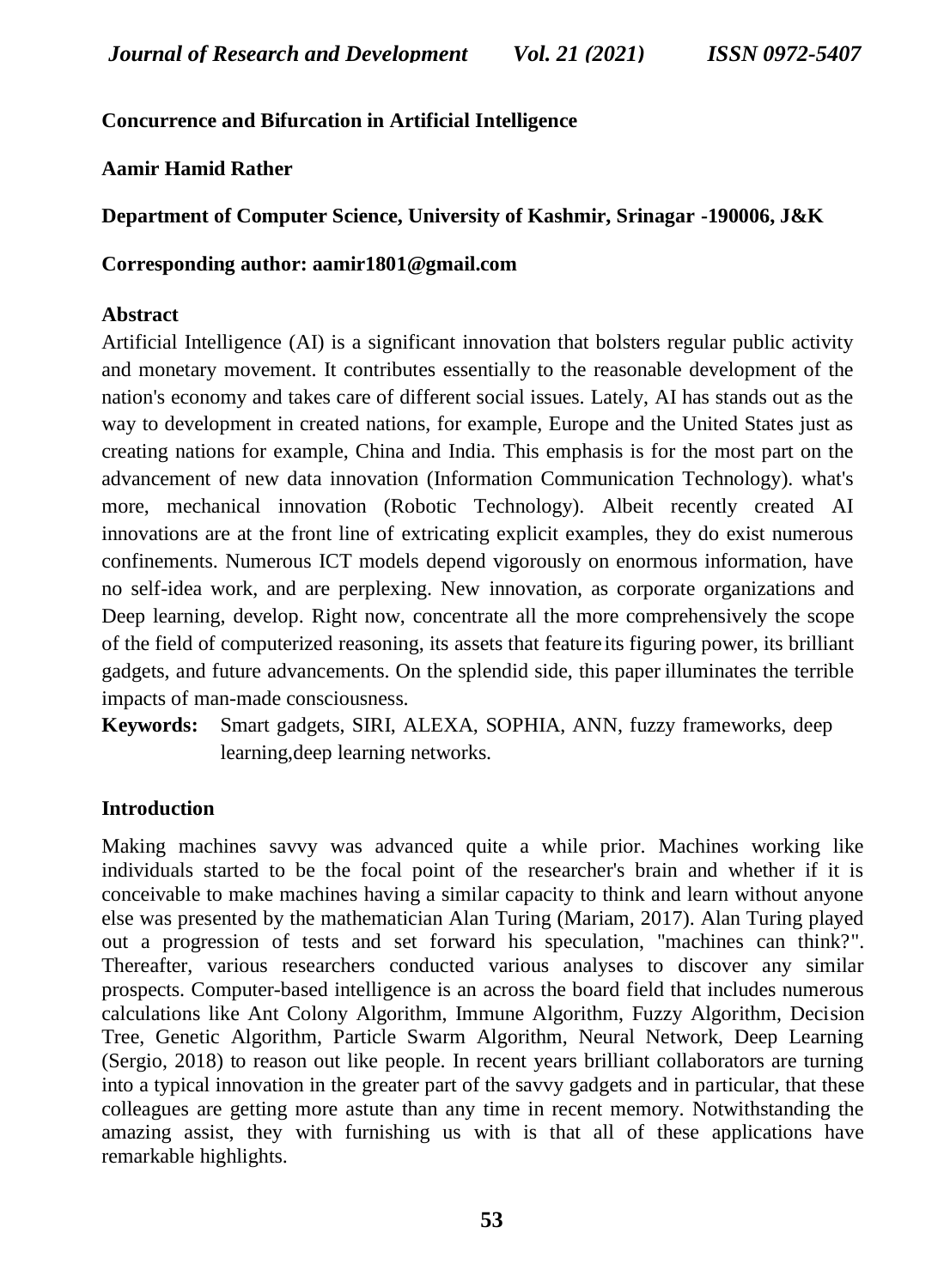Educator J. McCarthy of Stanford University characterized AI as the limit of machines to get, think, and learn like individuals. Since the 1970s, the main organizations started to initiate their exploration in zones like AI, design acknowledgment, master frameworks and mechanical technology (Shally, 2020). The market and business for AI advancements are evolving quickly.

Notwithstanding theory and expanded media consideration, many new businesses and Internet mammoths are hustling to secure AI innovations in a business venture. As per the endeavor organization CB, all the main organizations like Google, Twitter, Intel, Microsoft, Apple, and all other driving IT organizations are burning through a huge number of dollars on brilliant gadgets. IBM created the Watson framework utilizing AI (IBM, 2020) It is utilized to screen a large number of records of malignancy patients to follow their chronicles of disease treatment. This is prompting improvement in treatment and clinical analysis. Google utilized AI for creating Google glasses that catch live accounts of environmental factors consequently, for self-driving autos and another such task (Bala, 2019). Google created AlphaGo, a game-playing program that trains itself in improving game systems. In 2016, AlphaGo vanquished Sedol Lee, the world's Go champion.

This triumph of the framework over man stunned the world. It pulled in worldwide thoughtfulness regarding AI. A few pundits opined that further improvements in AI could prompt the decimation of the human race (Alphabet, 2020) Information isn't just getting increasingly accessible yet additionally progressively justifiable to PCs (IBM, 2020 and Steve, 2012). Numerous individuals are anxious about these improvements. They opine that robots will supplant people in numerous fields with the assistance of cutting-edge Artificial Intelligence and compromise the very endurance of individuals in the future.

### **Literature survey**

Mariam, 2017: AI offers unwavering quality, cost-adequacy, tackle entangled issues, and decide; in expansion, AI confine information from getting lost. Artificial intelligence is applied these days in many fields whether business or building. One of the extraordinary instruments in AI is designated "support realizing" which depends on testing achievement and disappointment, in actuality, to build the unwavering quality of applications. Tragically, AI is constrained with its ability and usefulness. Simulated intelligence these days is being executed in pretty much every field of study through a few models, for example, SVM and ANN. We ought to have the option to continue with knowledge and comprehension of the outcomes of each mechanical pattern. As I would like to think, we are in the AI disclosure period and in this way; we ought to embrace this change and welcome it also by grasping AI and pushing toward a superior society. Shally (2020): Emotion acknowledgment, what's more, psychological mechanical autonomy is a piece of humane AI and fake apply autonomy brain research. Current, human services robots, social robots, old care robots, youngster care robots, nursing robots, and administration robots require more sympathy, counterfeit social knowledge, and fake enthusiastic knowledge. A hypothesis of the brain is fundamental for the improvement of compassion; basic for the advancement of sympathy; amygdala harm is related to shortfalls in the principle of psyche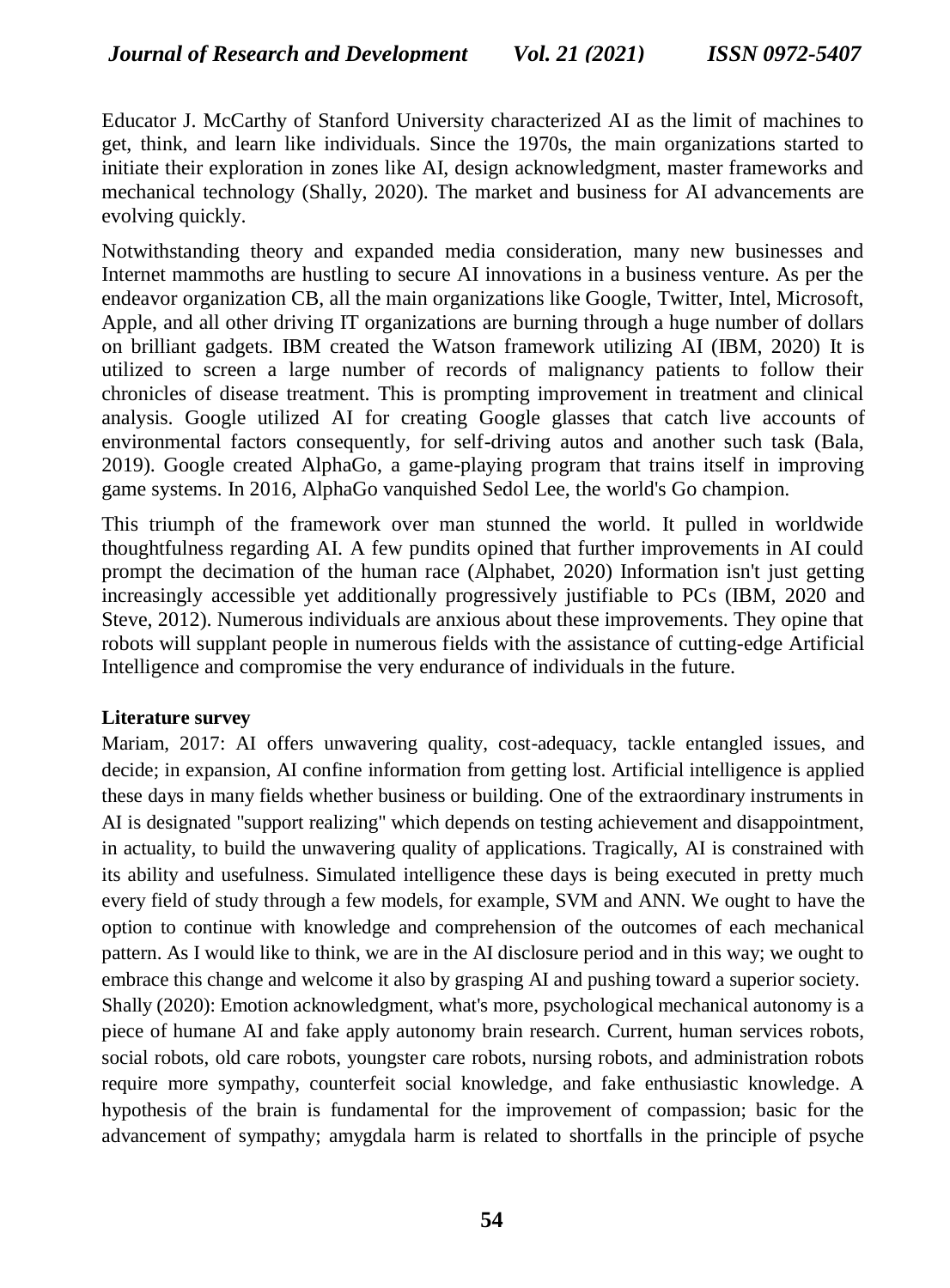advancement. They may, at last, understand a fantasy that is as old as the golem of Jewish old stories and as present as blockbuster sci-fi: robots that comprehend human feelings, and that can adjust to new conditions and unforeseen circumstances. There is a need to escalate explore human-robot communication, more noteworthy spotlight on checking robots and feeling examination to beat the mental obstructions that should be surmounted to accomplish more resistance and higher acknowledgment of robots.

Séverin *et al.,* (2017): Human-Robot Interaction (HRI) speaks to a test for Artificial Intelligence (AI). It lays at the intersection of many sub-areas of AI and, in impact, it requires their coordination: demonstrating people and human comprehension; obtaining, speaking to, controlling in a tractable way theoretical information at the human level; thinking on this information to decide; in the end, launching those choices into physical activities both readable too and as a team with people. Numerous Man-made intelligence methods are commanded, from visual handling to representative thinking, from task intending to the hypothesis of mind building, from receptive control to activity acknowledgment and learning.

There is likewise broad work to be done to refine the idea of "good common arrangement" and "great/adequate robot conduct" right now. There are huge roads for learning and adjustment right now setting. Another bearing to go to manages setting portrayal. Settings are as of now frequently constrained to the present spatial also, transient circumstances. A portion of our models offer the likelihood to bounce previously or to change to another operator's point of view, yet in our present methodology, choosing a setting comprises in recovering an allowance of faith-based expectations relating to a circumstance, and incidentally supplanting the present convictions by those different ones. This misses the way that at a given minute, not one but rather numerous specific circumstances coincide at various scales. We would prefer not to recover one solid allowance of faith-based expectations, however, rather cautiously make a setting from a few atomic contexts. Systems for the portrayal of covering "pools" of information to a great extent stay to be created, too as effective calculations to recover (or dispose of) such setting related pools of information. This is a test for mechanical technology, yet all the for the most part for man-made brainpower.

Despite the ongoing resurgence of clarification and interpretability in Computer-based intelligence, the vast majority of the exploration and practice right now to utilize the analysts' instincts of what comprises a 'decent' clarification appears in a little example that exploration in reasonable AI commonly doesn't refer to or expand on structures of clarification from social science (Miller, 2019). They contend this could prompt disappointment. One may contend that in computerized frameworks, numerous clarifications would be better done visually, as opposed to a conversational way. Be that as it may, the models of Hilton, Antaki and Leudar, and Walton are all free of language. They characterize connections dependent on questions and replies, yet these need not be verbal. Questions could be asked by communicating with a visual item, and answers could comparatively be given visually. While Grice's adage is about discussion, they apply similarly too to different methods of association.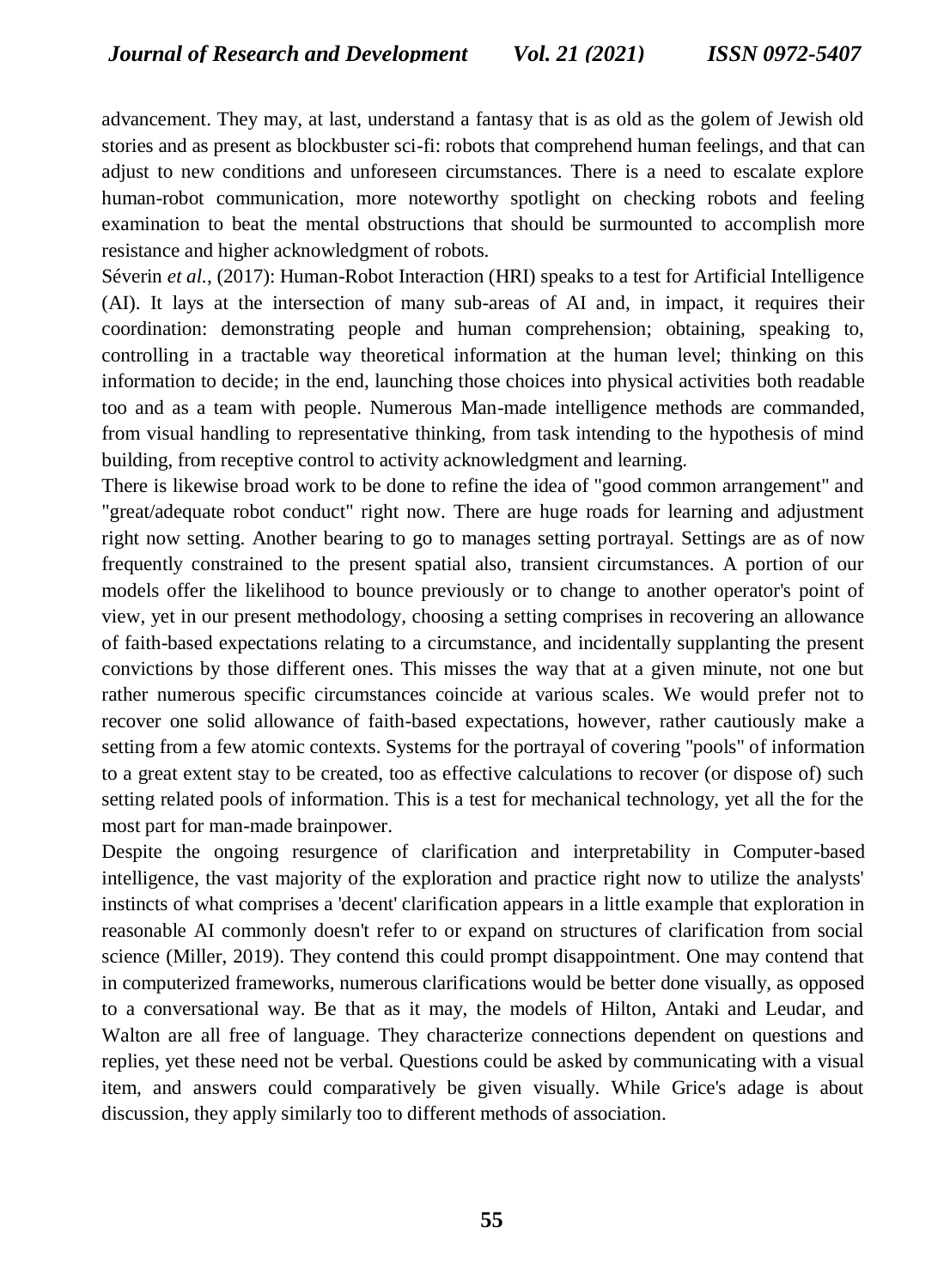#### **Conclusive impact of artificial intelligence**

Coming up next are some man-made reasoning frameworks created by associations to perform explicit capacities brilliantly (Bala, 2019)

- **Sophia:** It is an excellent looking female robot that can talk and express sentiments like resentment, trouble, satisfaction, and so on. It can associate with individuals by responding promptly to the inquiries presented by others. The robot has even the qualification of acquiring citizenship from Saudi Arabia.
- **Siri:** Known as Apple's right hand, Siri is an agreeable voice-initiated PC. It causes us to discover data that we need gives us headings to complete different errands, sends messages to chosen contacts, includes significant occasions, days, dates, and so on to our schedules give updates on those days, etc. (Apple, 2018).
- **Alexa:** When Amazon presented Alexa as a Personal Digital Assistant (PDA) without precedent for the market, it got a mind-boggling reaction from individuals everywhere throughout the world. It's the capacity to comprehend and adhere to directions given by people from anyplace in the workplace room made it the most looked for after the result of the time.
- **Boxever:** Boxever is the brainchild of its CEO, Dave O'Flanagan. The movement organization tries to convey encounters that don't simply fulfill however charm the clients. It is utilizing AI innovation to recognize the desires of clients from the organization.
- **Amazon Recognition:** Recognition is utilized by Amazon to dissect billions of pictures day by day. It helps in distinguishing objects, scenes, furthermore, faces in pictures, just as search and look at contrasts between pictures. Amazon additionally utilizes exceptionally progressed value- based Artificial Intelligence.
- **Pandora:** At Pandora innovation is utilized to recognize tunes that have been for quite some time overlooked yet cherished by individuals on the off chance that they tune in to them. The master performers' group at Pandora breaks down the tunes dependent on foreordained melodic criteria and chooses the best tunes. These attributes are utilized by the progressed man-made brainpower framework to distinguish the old tunes that are not accessible in the showcase, however, speaking to individuals.

#### **Negative impact of artificial intelligence**

- **Loss of jobs:** Artificial Intelligence replaces employees performing specific tasks that can be automated. This will result in the loss of many jobs and a reduction in the income of the workforce. Generally, low-skilled workers are the first to be affected by automation.
- Loss of control: If machines become smarter than human beings, they will no more remain under the control of human beings. This is detrimental to the existence of human beings. When machine intelligence exceeds our ability to understand, it is called superior intelligence. We should not blindly depend on machines for the execution of the entire project.
- **Unforeseen consequences:** There have been many movies about robots turning into killer machines and taking the lives of people including its creator. Along with the interesting